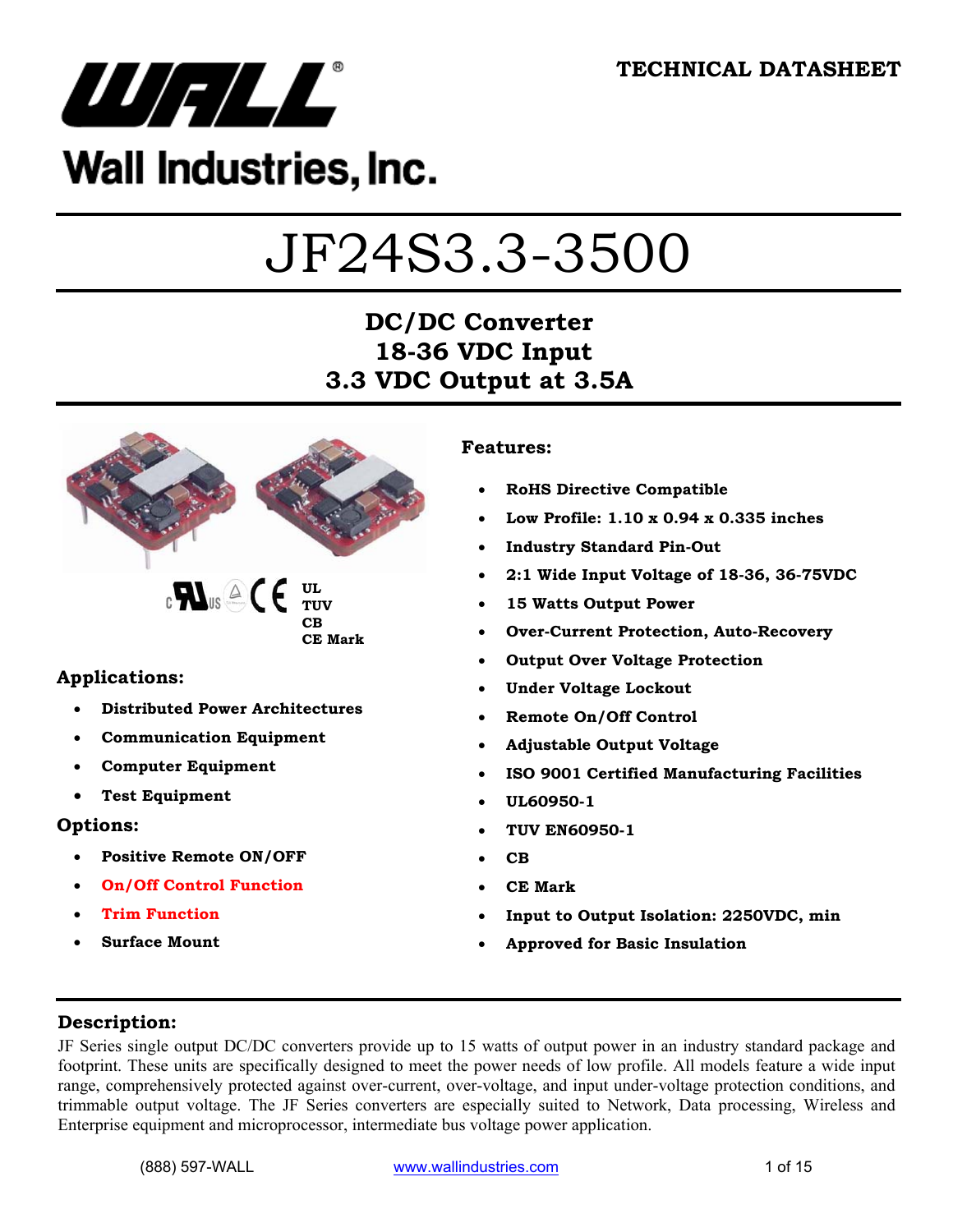

# TECHNICAL DATASHEET

**JF24S3.3-3500** 

| <b>Technical Specifications</b>                                                                                                                                                                   |                                 | <b>Model No.</b><br>JF24S3.3-3500                                                            |                  |                                 |                 |                     |
|---------------------------------------------------------------------------------------------------------------------------------------------------------------------------------------------------|---------------------------------|----------------------------------------------------------------------------------------------|------------------|---------------------------------|-----------------|---------------------|
| All specifications are based on 25 °C, Nominal Input Voltage and Maximum Output Current unless otherwise noted.<br>We reserve the right to change specifications based on technological advances. |                                 |                                                                                              |                  |                                 |                 |                     |
| <b>SPECIFICATION</b>                                                                                                                                                                              |                                 | <b>Related condition</b>                                                                     | Min              | <b>Nom</b>                      | <b>Max</b>      | Unit                |
| Switching Frequency                                                                                                                                                                               |                                 | Test at nominal Vin and full load                                                            | $\overline{a}$   | 270                             | $\overline{a}$  | kHz                 |
| <b>INPUT</b> $(V_{in})$                                                                                                                                                                           |                                 |                                                                                              |                  |                                 |                 |                     |
| <b>Operating Voltage Range</b>                                                                                                                                                                    |                                 |                                                                                              | 18               | 24                              | 36              | Vdc                 |
| UVLO Turn-on Threshold                                                                                                                                                                            |                                 |                                                                                              |                  | 17                              |                 | Vdc                 |
| UVLO Turn-off Threshold                                                                                                                                                                           |                                 |                                                                                              |                  | 14.5                            |                 | Vdc                 |
|                                                                                                                                                                                                   | Input Surge Voltage (100ms max) |                                                                                              | $-0.3$           |                                 | 50              | Vdc                 |
| Input Voltage Variation                                                                                                                                                                           |                                 | Complies with EST300 132 part 4.4                                                            |                  |                                 | 5               | V/ms                |
| <b>Input Current</b>                                                                                                                                                                              |                                 | Full Load                                                                                    |                  |                                 | 602             | mA                  |
| Reflected Ripple Current                                                                                                                                                                          |                                 | Please see the Test Setup section (pg 9)                                                     |                  | 30                              |                 | $mA_{pk\text{-}pk}$ |
| <b>EFFICIENCY</b>                                                                                                                                                                                 |                                 | Test at nominal Vin and full load                                                            |                  | 85                              |                 | $\frac{0}{0}$       |
|                                                                                                                                                                                                   |                                 | (please see the Test Setup section $-$ pg 9)                                                 |                  |                                 |                 |                     |
| <b>OUTPUT</b> $(V_0)$                                                                                                                                                                             |                                 |                                                                                              |                  |                                 |                 |                     |
| <b>Operating Output Range</b>                                                                                                                                                                     |                                 |                                                                                              | 3.267<br>$-1\%$  | 3.3                             | 3.333<br>$+1\%$ | Vdc                 |
| Voltage Adjustment                                                                                                                                                                                |                                 | Please see the External Trim Adjustment section (pg 6)                                       | 2.97<br>$-10%$   | 3.3                             | 3.63<br>$+10%$  | Vdc                 |
| Load Regulation                                                                                                                                                                                   |                                 | 0% to 100% Full Load                                                                         |                  |                                 | 0.2             | $\%$                |
| Line Regulation                                                                                                                                                                                   |                                 | LL to HL at Full Load                                                                        |                  |                                 | 0.2             | $\%$                |
| Output Ripple & Noise                                                                                                                                                                             |                                 | 1uF Ceramic & 10uF Tantalum at 20MHz bandwidth<br>(please see the Test Setup section - pg 9) |                  |                                 | 75              | $mV_{pk-pk}$        |
| <b>Transient Response</b>                                                                                                                                                                         |                                 | 50% to 75% to 50% load change, $\Delta$ Io / $\Delta$ t = 0.1A/ $\mu$ s                      |                  | 300                             |                 | $\mu s$             |
| <b>Output Current</b>                                                                                                                                                                             |                                 |                                                                                              | $\boldsymbol{0}$ |                                 | 3.5             | A                   |
| Output Voltage Overshoot                                                                                                                                                                          |                                 |                                                                                              |                  |                                 | $\overline{3}$  | $\%$                |
| Output Capacitor Load                                                                                                                                                                             |                                 |                                                                                              |                  |                                 | 1000            | $\mu$ F             |
| Over Current Protection                                                                                                                                                                           |                                 |                                                                                              | 3.85             | 4.375                           | 4.9             | $\mathbf{A}$        |
| Over Voltage Protection                                                                                                                                                                           |                                 | Control Voltage Clamp                                                                        | 3.7              |                                 | 5.4             | Vdc                 |
| <b>REMOTE ON/OFF</b>                                                                                                                                                                              |                                 | Please see the Remote ON/OFF Control section (pg 5)                                          |                  |                                 |                 |                     |
|                                                                                                                                                                                                   | Negative Logic DC-DC ON (Short) |                                                                                              | $-0.7$           |                                 | 1.2             | Vdc                 |
|                                                                                                                                                                                                   | DC-DC OFF (Open)                |                                                                                              | 3                |                                 | 15              | Vdc                 |
| Positive Logic                                                                                                                                                                                    | DC-DC ON (Open)                 |                                                                                              | 3                |                                 | 15              | Vdc                 |
|                                                                                                                                                                                                   | DC-DC OFF (Short)               |                                                                                              | $-0.7$           |                                 | 1.2             | Vdc                 |
| <b>START UP TIME</b>                                                                                                                                                                              |                                 | Test at nominal Vin and constant resistive load                                              |                  |                                 |                 |                     |
| Power Up                                                                                                                                                                                          |                                 |                                                                                              |                  |                                 | 30              | ms                  |
| Remote ON/OFF                                                                                                                                                                                     |                                 |                                                                                              |                  |                                 | 30              | ms                  |
| <b>ISOLATION</b>                                                                                                                                                                                  |                                 |                                                                                              |                  |                                 |                 |                     |
| Isolation Voltage (Input-Output)                                                                                                                                                                  |                                 |                                                                                              | 2250             |                                 |                 | Vdc                 |
| <b>Isolation Resistance</b>                                                                                                                                                                       |                                 |                                                                                              | 10               |                                 |                 | $\rm M\Omega$       |
| <b>Isolation Capacitance</b>                                                                                                                                                                      |                                 |                                                                                              |                  | 1000                            |                 | pF                  |
| <b>ENVIRONMENTAL</b>                                                                                                                                                                              |                                 |                                                                                              |                  |                                 |                 |                     |
| <b>Operating Ambient Temperature</b>                                                                                                                                                              |                                 |                                                                                              | $-40$            |                                 | 85              | $^{\circ}C$         |
| Storage Temperature                                                                                                                                                                               |                                 |                                                                                              | $-55$            |                                 | 125             | $\rm ^{o}C$         |
| Temperature Coefficient                                                                                                                                                                           |                                 |                                                                                              | $-0.02$          |                                 | $+0.02$         | % / $^{\circ}$ C    |
| <b>MTBF</b>                                                                                                                                                                                       |                                 | Please see the MTBF and Reliability section (pg 14)                                          |                  | 2,200,000                       |                 | hours               |
| <b>MECHANICAL</b>                                                                                                                                                                                 |                                 |                                                                                              |                  | See Figure 1                    |                 |                     |
| Weight                                                                                                                                                                                            |                                 |                                                                                              |                  | 10.5                            |                 | grams               |
| Dimensions                                                                                                                                                                                        |                                 |                                                                                              |                  | $1.10 \times 0.94 \times 0.335$ |                 | inches              |
|                                                                                                                                                                                                   |                                 |                                                                                              |                  |                                 |                 |                     |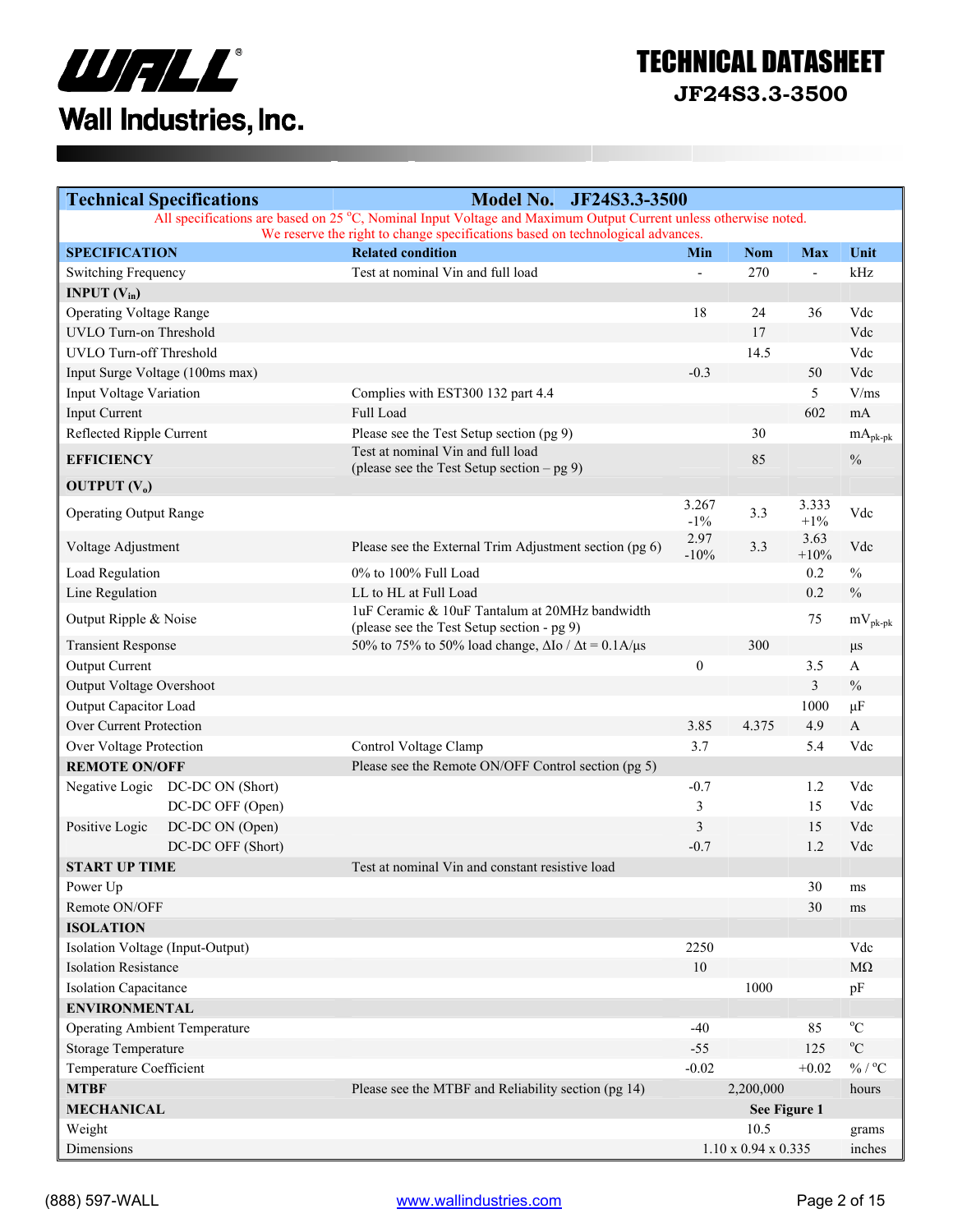

### **Figure 1: Mechanical Dimensions**

**DIP TYPE**  $\begin{bmatrix} \vdots \end{bmatrix}$  SMT TYPE



0.4(10.16)









**Table 1** 

0.30(7.62)

| <b>PIN CONNECTION</b> |               |  |
|-----------------------|---------------|--|
| PIN                   | JF24S3.3-3500 |  |
|                       | + INPUT       |  |
| 2                     | - INPUT       |  |
| 3                     | ON/OFF        |  |
| 4                     | +VOUT         |  |
| 5                     | <b>TRIM</b>   |  |
| 6                     | -VOUT         |  |



| Table 2                            |              |  |  |
|------------------------------------|--------------|--|--|
| <b>PRODUCT STANDARD TABLE</b>      |              |  |  |
| Option                             | Suffix       |  |  |
| Negative Remote ON/OFF with DIP    | R            |  |  |
| Negative Remote ON/OFF with SMT    | <b>SR</b>    |  |  |
| Positive Remote ON/OFF with DIP    | <b>Blank</b> |  |  |
| Positive remote ON/OFF with SMT    | S            |  |  |
| DIP type without ON/OFF pin        | D            |  |  |
| SMT type without ON/OFF pin        | SD           |  |  |
| DIP type without ON/OFF & TRIM pin | G            |  |  |
| SMT type without ON/OFF & TRIM pin | SG           |  |  |
| DIP type without TRIM pin          | F            |  |  |
| SMT type without TRIM pin          | SF           |  |  |

#### **NOTES:**

- 1. All dimensions in inches (mm)
- 2. Tolerance: x.xx±0.02 (x.x±0.5)
- x.xxx±0.010 (x.xx±0.25)
- 3. Pin pitch tolerance: ±0.014 (0.35)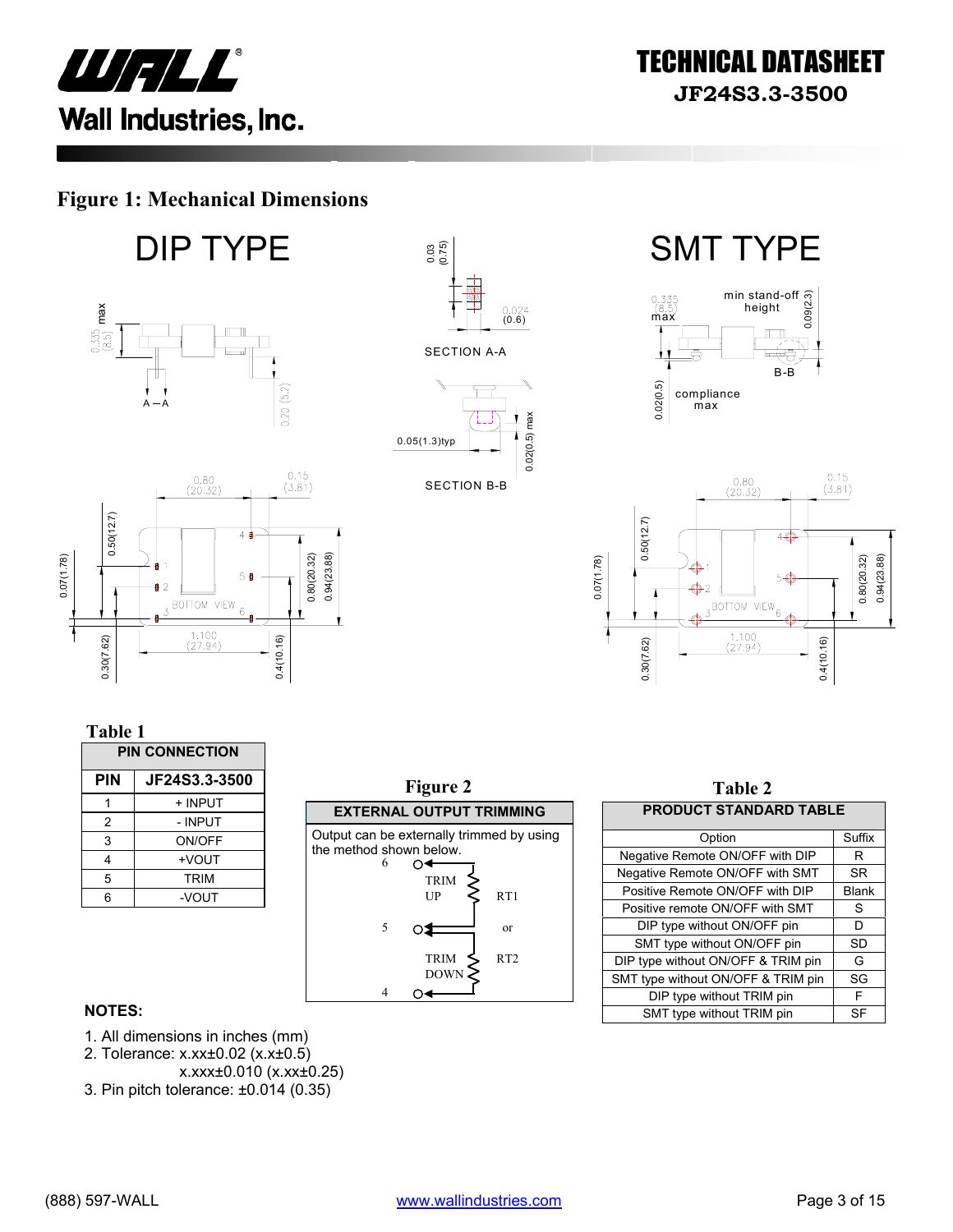

#### **DESIGN CONSIDERATIONS:**

#### **Output Over Current Protection**

When excessive output currents occur in the system, circuit protection is required on all power supplies. Normally, overload current is maintained at approximately 110~140% of rated current for the JF Series.

Hiccup-mode is a method of operation in a power supply whose purpose is to protect the power supply from being damaged during an over-current fault condition. It also enables the power supply to restart when the fault is removed. There are other ways of protecting the power supply when it is over-loaded, such as the maximum current limiting or current foldback methods.

One of the problems resulting from over current is that excessive heat may be generated in power devices; especially MOSFET and Schottky diodes and the temperature of those devices may exceed their specified limits. A protection mechanism has to be used to prevent those power devices from being damaged.

The operation of hiccup is as follows. When the current sense circuit sees an over-current event, the controller shuts off the power supply for a given time and then tries to start up the power supply again. If the over-load condition has been removed, the power supply will start up and operate normally; otherwise, the controller will see another over-current event and shut off the power supply again, repeating the previous cycle. Hiccup operation has none of the drawbacks of the other two protection methods, although its circuit is more complicated because it requires a timing circuit. The excess heat due to overload lasts for only a short duration in the hiccup cycle, hence the junction temperature of the power devices is much lower.

The hiccup operation can be done in various ways. For example, one can start hiccup operation any time an overcurrent event is detected; or prohibit hiccup during a designated start-up is usually larger than during normal operation and it is easier for an over-current event is detected; or prohibit hiccup during a designated start-up interval (usually a few milliseconds). The reason for the latter operation is that during start-up, the power supply needs to provide extra current to charge up the output capacitor. Thus the current demand during start-up is usually larger than during normal operation and it is easier for an over-current event to occur. If the power supply starts to hiccup once there is an over-current, it might never start up successfully. Hiccup mode protection will give the best protection for a power supply against over current situations, since it will limit the average current to the load at a low level, so reducing power dissipation and case temperature in the power devices.

#### **Short Circuit Protection**

Continuous, hiccup and auto-recovery mode.

During short circuit, converter still shut down. The average current during this condition will be very low and the device can be safety in this condition.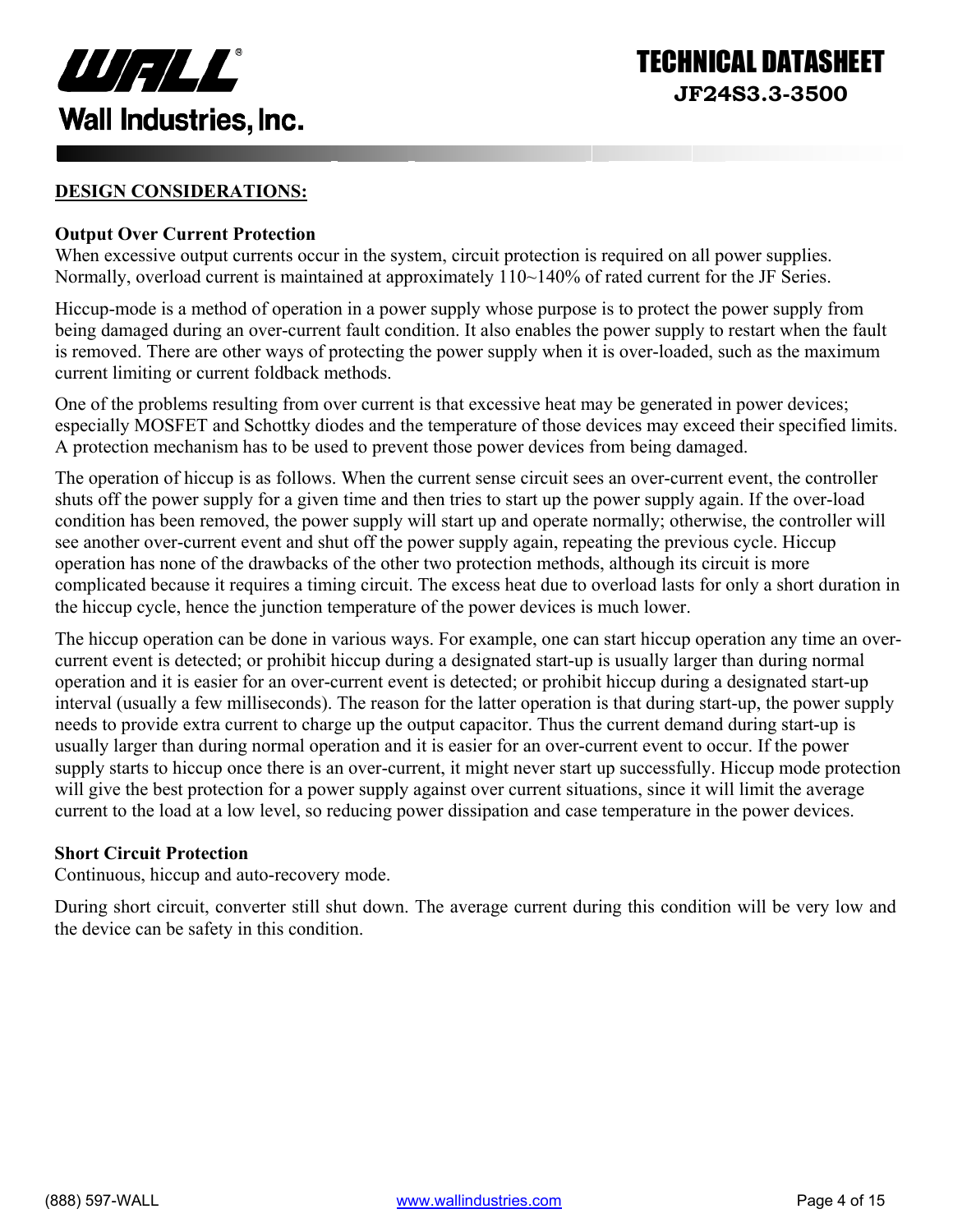

#### **Remote ON/OFF**

Two remote ON/OFF controls are available for the JF Series

Positive logic remote ON/OFF turns the modules on during a logic-high voltage on the remote ON/OFF pin, and off during logic low. Negative logic remote ON/OFF turns the module off during logic high and on during logic low or when the remote ON/OFF pin is shorted to the -INPUT pin.

For negative logic remote ON/OFF control add the suffix "R" for DIP type and "SR" for SMT type. For the positive logic ON/OFF control there is no suffix for DIP type and add the suffix "S" for SMT type. Ex: JF24S3.3-3500S

To turn the power module on and off, the user must supply a switch to control the voltage between the ON/OFF terminal ( $V_{\text{ONOFF}}$ ) and the -INPUT. The switch may be an open collector or equivalent (see figure). A logic low is  $V_{\text{ON/OFF}}$  = -0.7V to 1.2V. The maximum  $I_{\text{ON/OFF}}$  during a logic low is 1mA. The switch should maintain a logic-low voltage while sinking 1mA.

During logic high, the maximum  $V_{ON/OFF}$  generated by the power module is 15V. The maximum allowable leakage current of the switch at  $V_{on/off} = 15V$  is 50uA

The module has internal capacitance to reduce noise at the ON/OFF pin. Additional capacitance is not generally needed and may degrade the start-up characteristics of the module.

The Figure below details five possible circuits for driving the ON/OFF pin.



#### **Figure 3**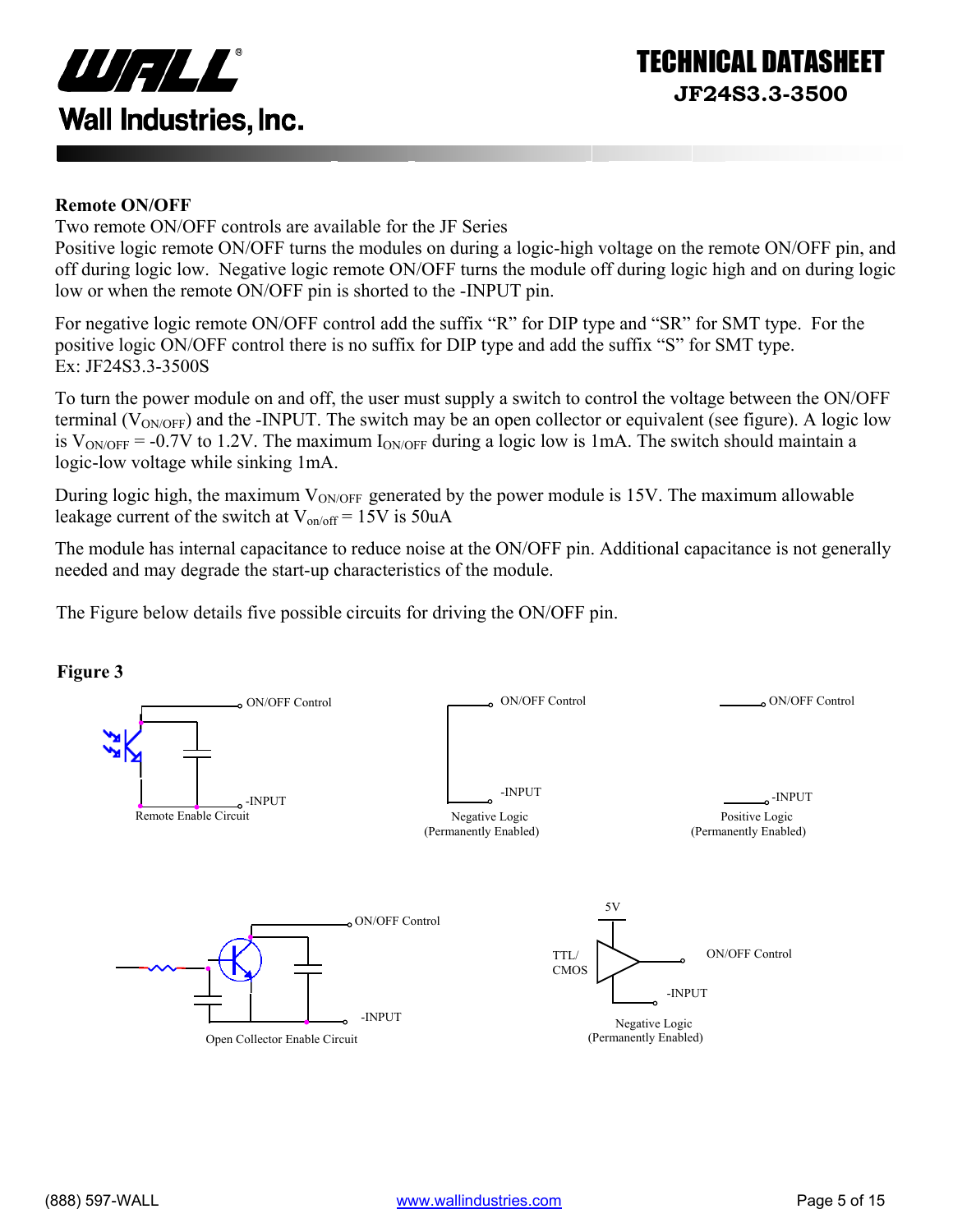

#### **External Trim Adjustment**

Output voltage set point adjustment allows the user to increase or decrease the output voltage set point of a module. This is accomplished by connecting an external resistor between the TRIM pin and either the +Vout or -Vout pins. With an external resistor between the TRIM and +Vout pin, the output voltage set point decreases. With an external resistor between the TRIM and -Vout pin, the output voltage set point increases.

$$
R_{up} = \frac{5110 * 2.5}{V_o^+ - 2.5 - 0.8} - 2050 \quad \text{(in } \Omega\text{)}
$$



*Vo+ is the desired up output voltage Vo-*

 *is the desired down output voltage* 



**Table 3 Trim Resistor Values**

TECHNICAL DATASHEET

**JF24S3.3-3500** 

| Trim  | $\mathbf{V_0}^+$ | $R_{up}$                 | Vo -   | $R_{down}$                |
|-------|------------------|--------------------------|--------|---------------------------|
| $1\%$ | 3.333V           | 385.071 $k\Omega$        | 3.267V | $116.719 \text{ k}\Omega$ |
| $2\%$ | 3.366V           | $191.511 k\Omega$        | 3.234V | 54.779 $k\Omega$          |
| 3%    | 3.399V           | $126.99 k\Omega$         | 3.201V | $34.133 k\Omega$          |
| $4\%$ | 3.432V           | 94.73 $k\Omega$          | 3.168V | $23.810 k\Omega$          |
| $5\%$ | 3.465V           | $75.374 \text{ k}\Omega$ | 3.135V | $17.616 \text{ k}\Omega$  |
| 6%    | 3.498V           | 62.47 $k\Omega$          | 3.102V | 13.486 $k\Omega$          |
| $7\%$ | 3.531V           | 53.253 $k\Omega$         | 3.069V | $10.537 k\Omega$          |
| 8%    | 3.564V           | 46.34 k $\Omega$         | 3.036V | $8.325 k\Omega$           |
| 9%    | 3.597V           | $40.963 \text{ k}\Omega$ | 3.003V | $6.604 \text{ k}\Omega$   |
| 10%   | 3.63V            | $36.662 k\Omega$         | 2.97V  | 5.228 $k\Omega$           |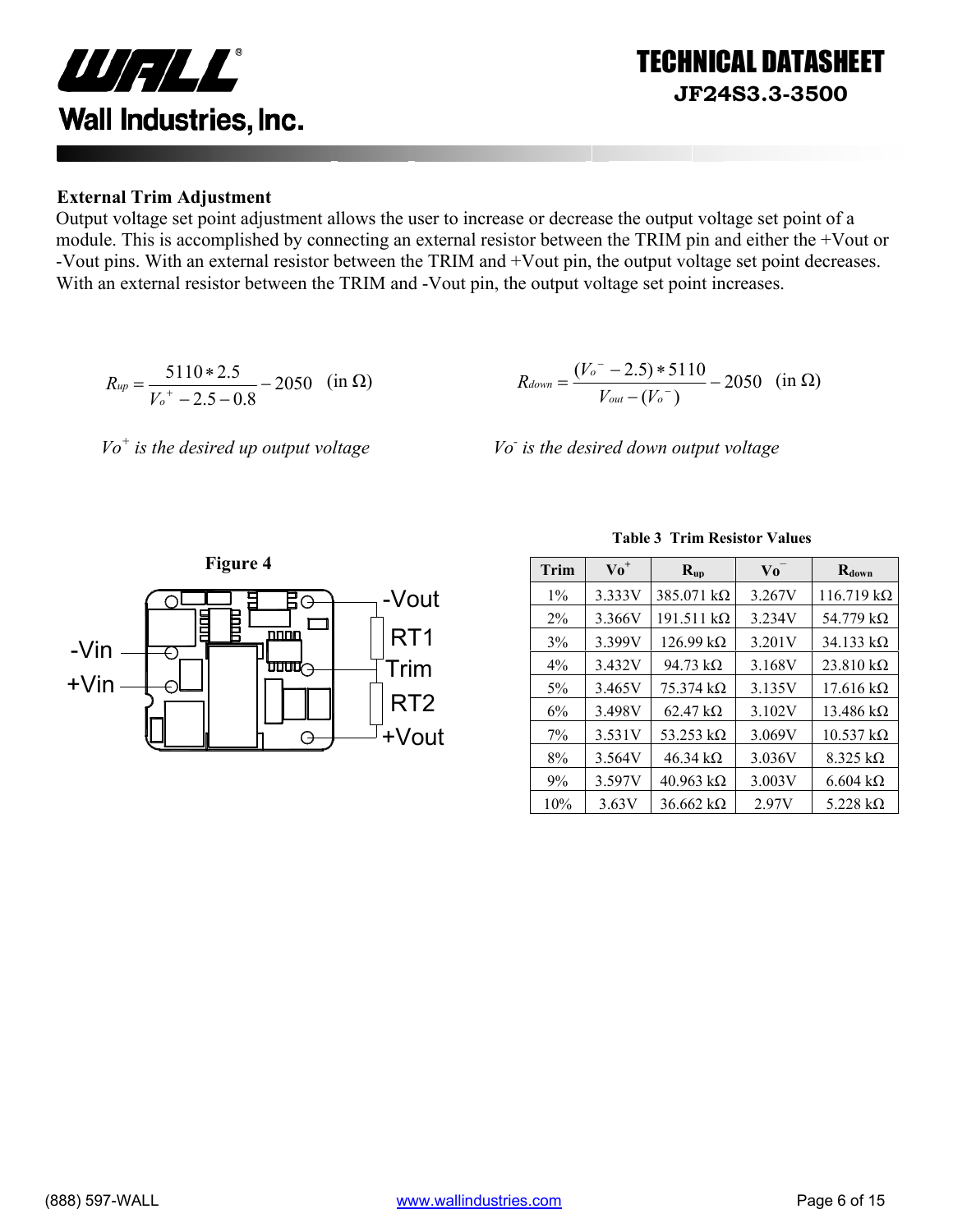



**Graph 3:** Output Current vs. Ambient Temperature & Airflow



**Graph 5:** Typical Input Start-Up and Output Rise Characteristic





**Graph 4:** Conducted Emission of EN55022 Class B (Nominal Vin, Io = Full Load)



**Graph 6:** Typical Output Ripple and Noise (Nominal Vin, Io = Full Load)

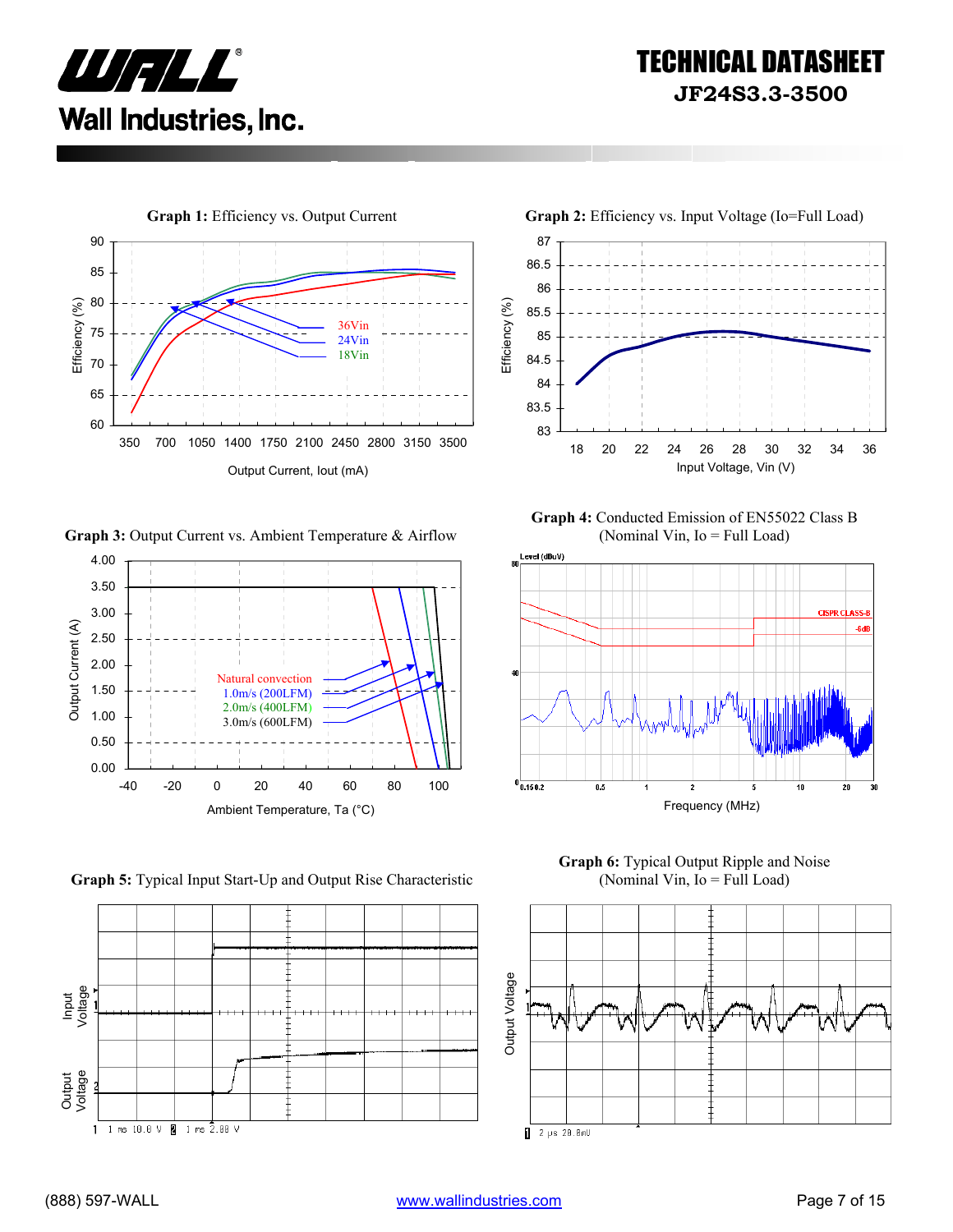



**Graph 7:** Using ON/OFF Voltage Start-Up and Output Rise

**Graph 8:** Transient Response to Dynamic Load Change from 70% to 50% to 75% of Full Load

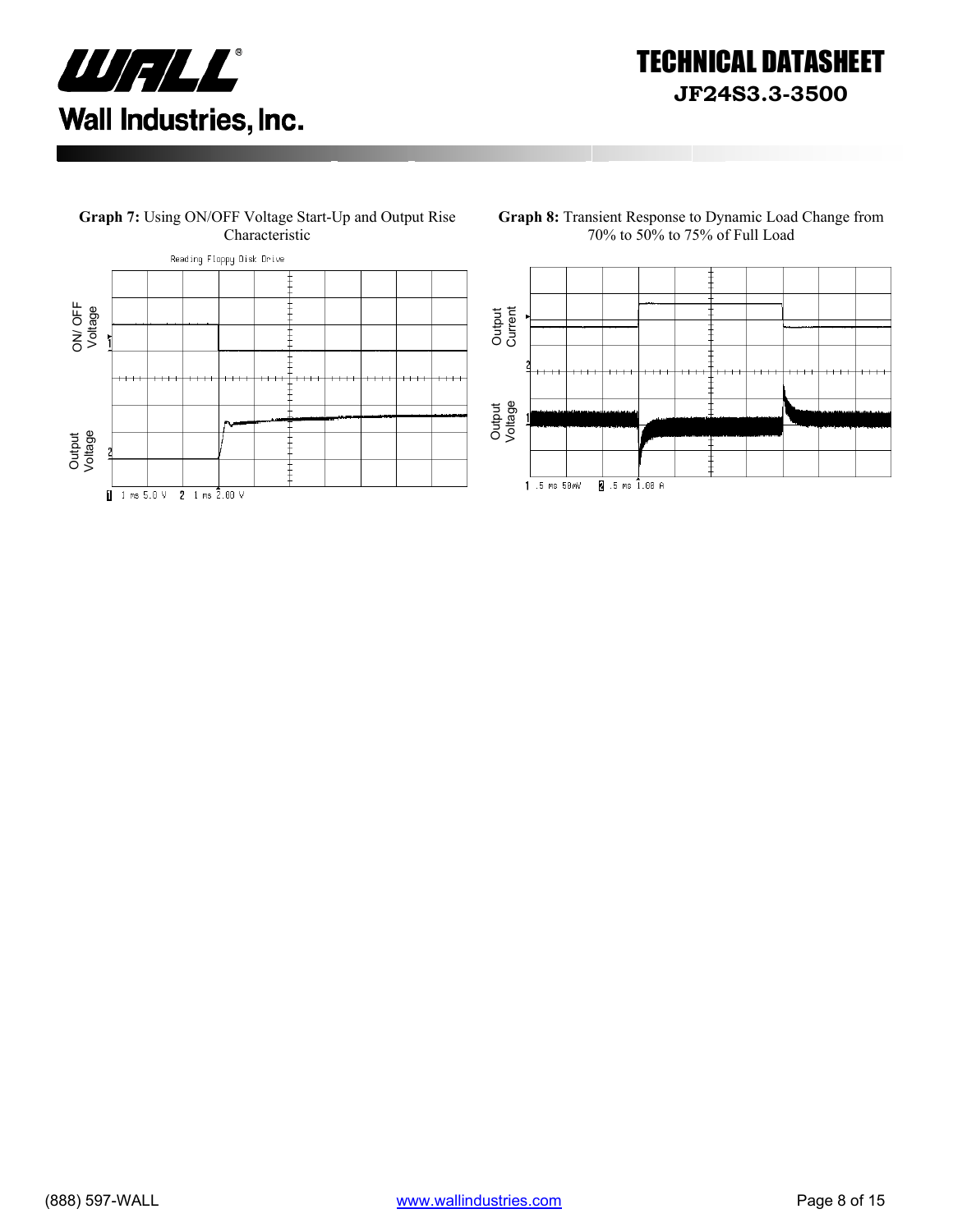



#### **TEST SETUP:**

The JF24S3.3-3500 specifications are tested with the following configurations:

#### **Input Reflected-Ripple Current Measurement Test Setup**



#### **Peak-to-Peak Output Ripple & Noise Measurement Setup**



#### **Output Voltage and Efficiency Measurement Setup**



NOTE: All measurements are taken at the module terminals

*Efficiency* = 
$$
\left(\frac{Vout \times Iout}{Vin \times lin}\right) \times 100\%
$$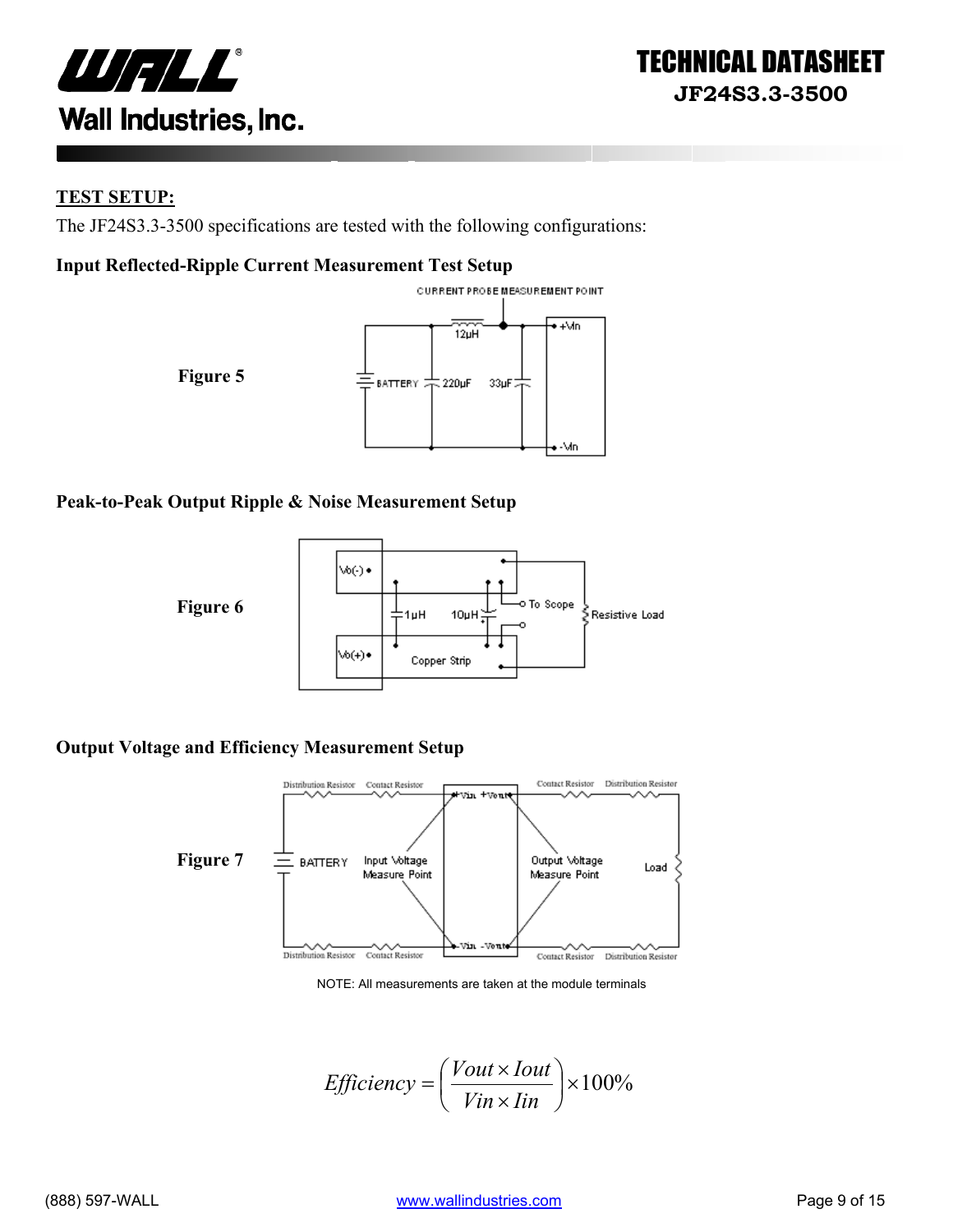

#### **Thermal Consideration**

The power module operates in a variety of thermal environments; however, sufficient cooling should be provided to help ensure reliable operation of the unit. Heat is removed by conduction, convention, and radiation to the surrounding Environment. Proper cooling can be verified by measuring the point as the figure below. The temperature at this location should not exceed 120°C. When operating, adequate cooling must be provided to maintain the test point temperature at or below 120°C. Although the maximum point temperature of the power modules is 120°C, you can limit this temperature to a lower value for extremely high reliability.





Temperature Measure Point



**Figure 10 Recommended Layout with Input** 

To meet conducted emissions EN55022 Class B needed the following components:

- C2, C3, C4: 2.2uF/100V MLCC
- C5, C6: 470pF/3KV MLCC
- L1: Pulse Engineering type P0354, 1.17mH
- L2: Inductor 10uH ψ0.35mm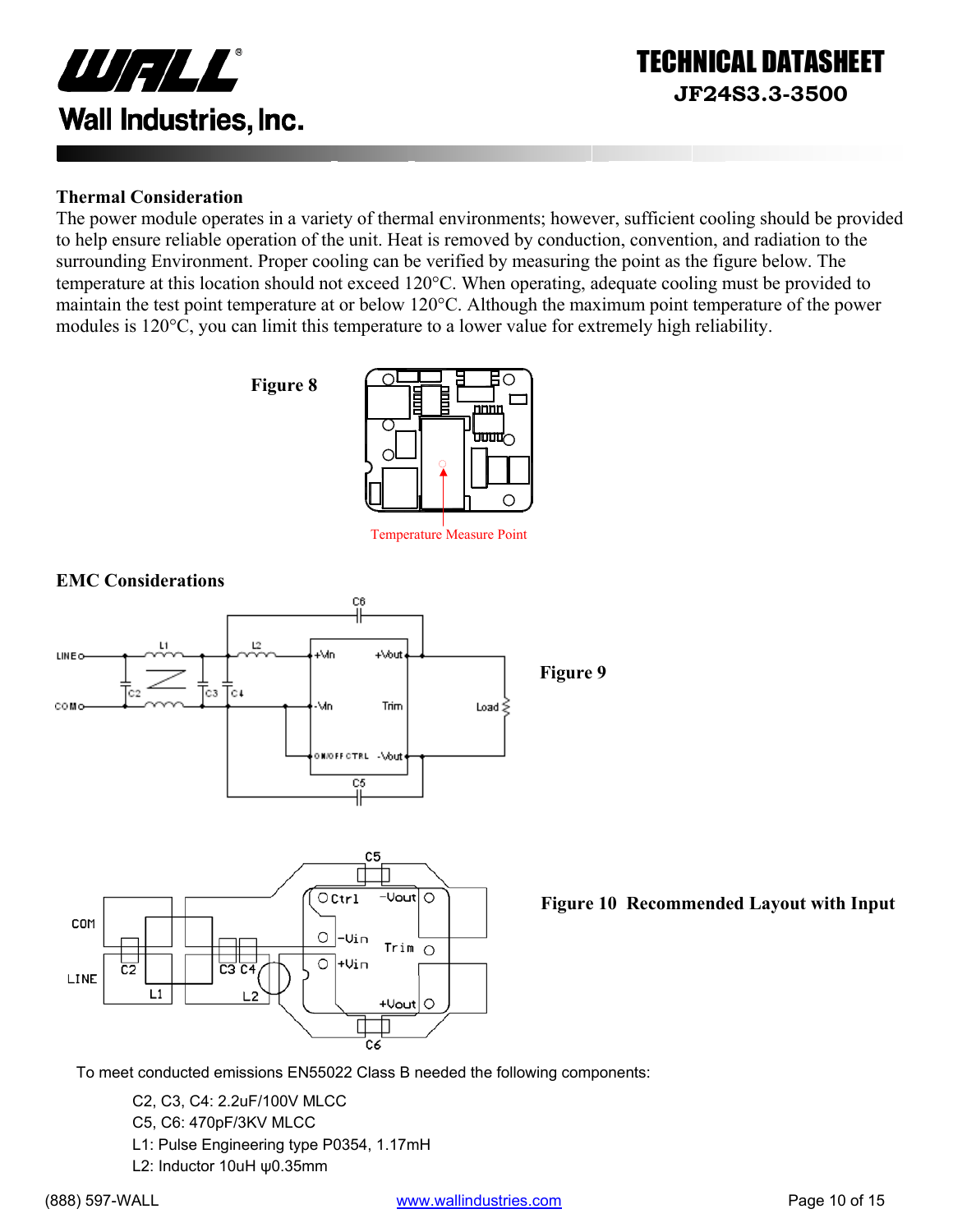

#### **Recommended Pad Layout for DIP Type**

ALL Dimensions in millimeters (inches) Tolerances:xx.xx mm±0.25mm (xx.xxx in ±0.010 in)



#### **Recommended Pad Layout for SMT Type**

ALL Dimensions in millimeters (inches) Tolerances:xx.xx mm±0.25mm (xx.xxx in ±0.010 in)

**TOP VIEW Figure 12** 28.44 2.03<br>[0.080] [1.120]MINIMUN 4.06 20.32  $[0.160]$  $[0.800]$ Vout- $\bigoplus$ **ÓN/OFF** 7.62<br>[0.300]  $[0.16$ <br> $[0.400]$  $12.7$  [0.500] 24.38<br>[0.960]**MINIMUN**  $\bigoplus$ <sub>Vin-</sub> 20.32<br>[0.800] TRIM $\bigoplus$ ⊕<br>Vin+ Vout+⊕ RECOMMENDED PICK AND PLACE 6-PAD SIZE MINIMUM: Ø 1.9mm RECOMMENDED: Ø 2.8mm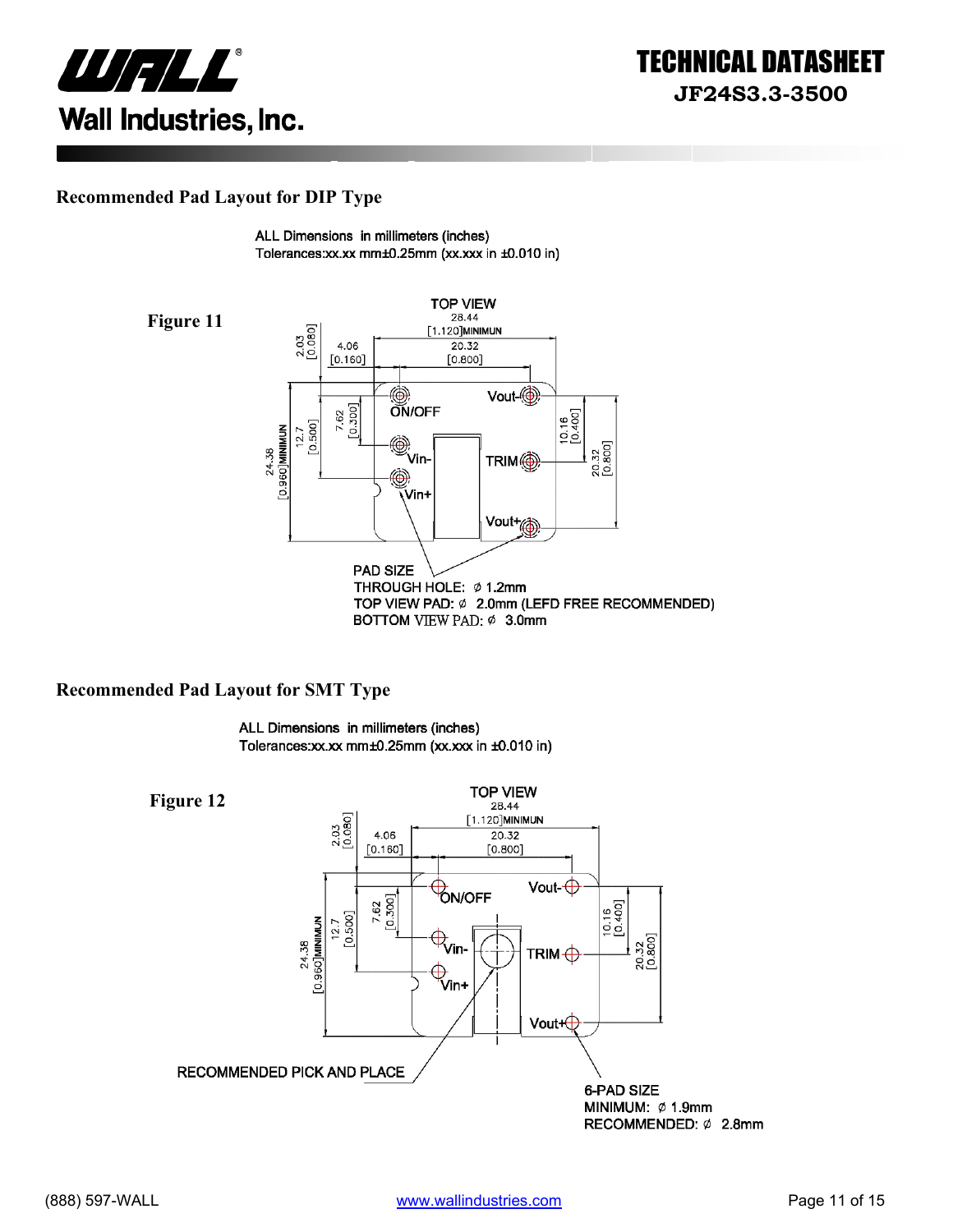

#### **Soldering and Reflow Considerations:**

**Figure 13** 



| Zone    | <b>Reference Parameter</b>      |
|---------|---------------------------------|
| Preheat | Rise temp. speed: 3°C/sec max.  |
| Zone    | Preheat temp. 100~130°C         |
| Actual  | Peak temp: 250~260°C            |
| Heating | Peak time (T1+T2 time): 4~6 sec |

#### **Lead free reflow profile for SMT type**



| Zone              | <b>Reference Parameter</b>                                                                                                   |  |
|-------------------|------------------------------------------------------------------------------------------------------------------------------|--|
| Preheat           | Rise temp. speed: 1~3°C/sec<br>Preheat time: 60~90sec                                                                        |  |
| Zone              | Preheat temp. 155~185°C                                                                                                      |  |
| Actual<br>Heating | Rise temp. speed:1~3°C/sec<br>Melting time: 20~40 sec<br>Melting temp: 220°C<br>Peak temp: 230~240°C<br>Peak time: 10~20 sec |  |
| Cooling           | Rise temp. speed: -1~-5°C/sec                                                                                                |  |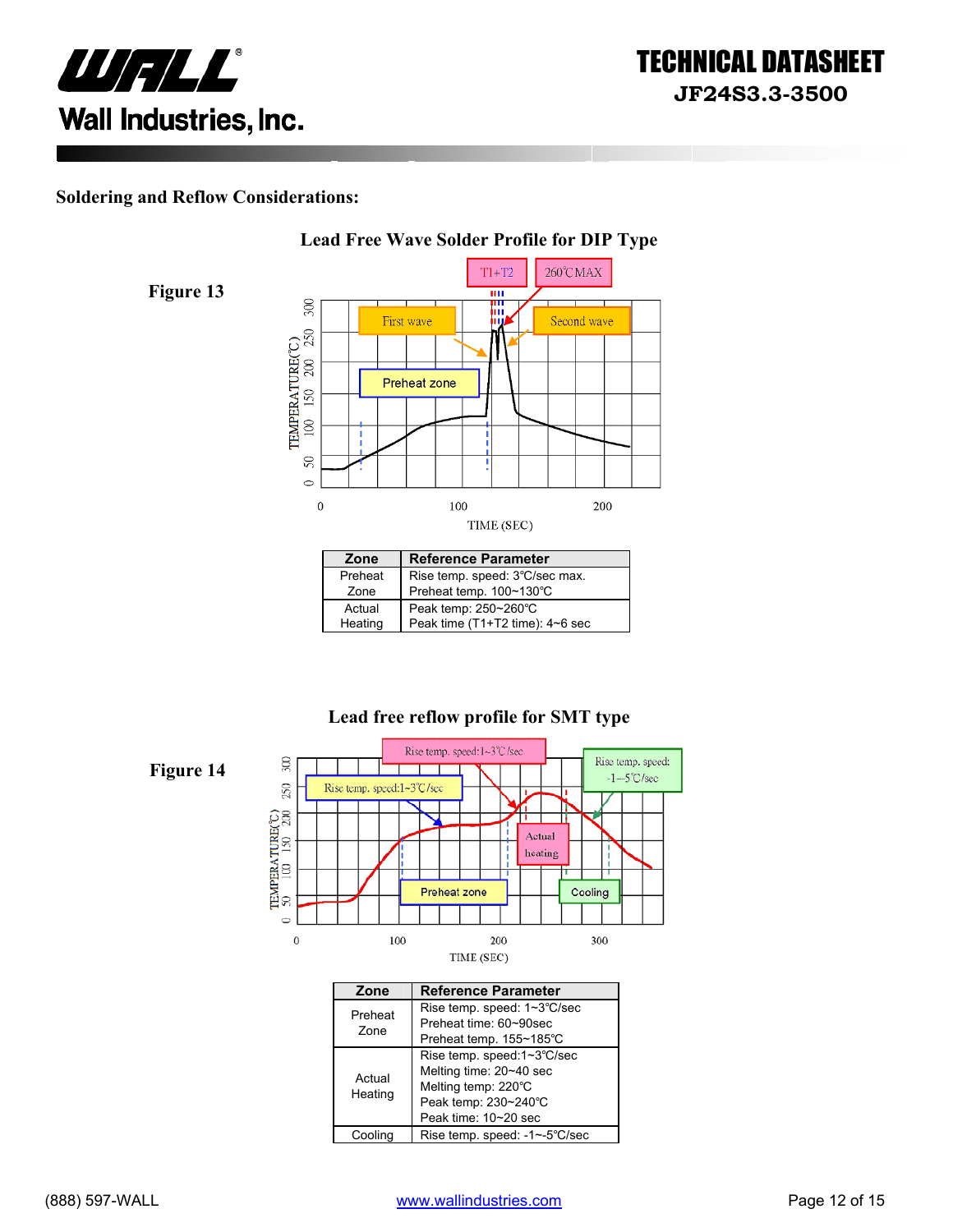

#### **Packaging Information:**



**Figure 15** 



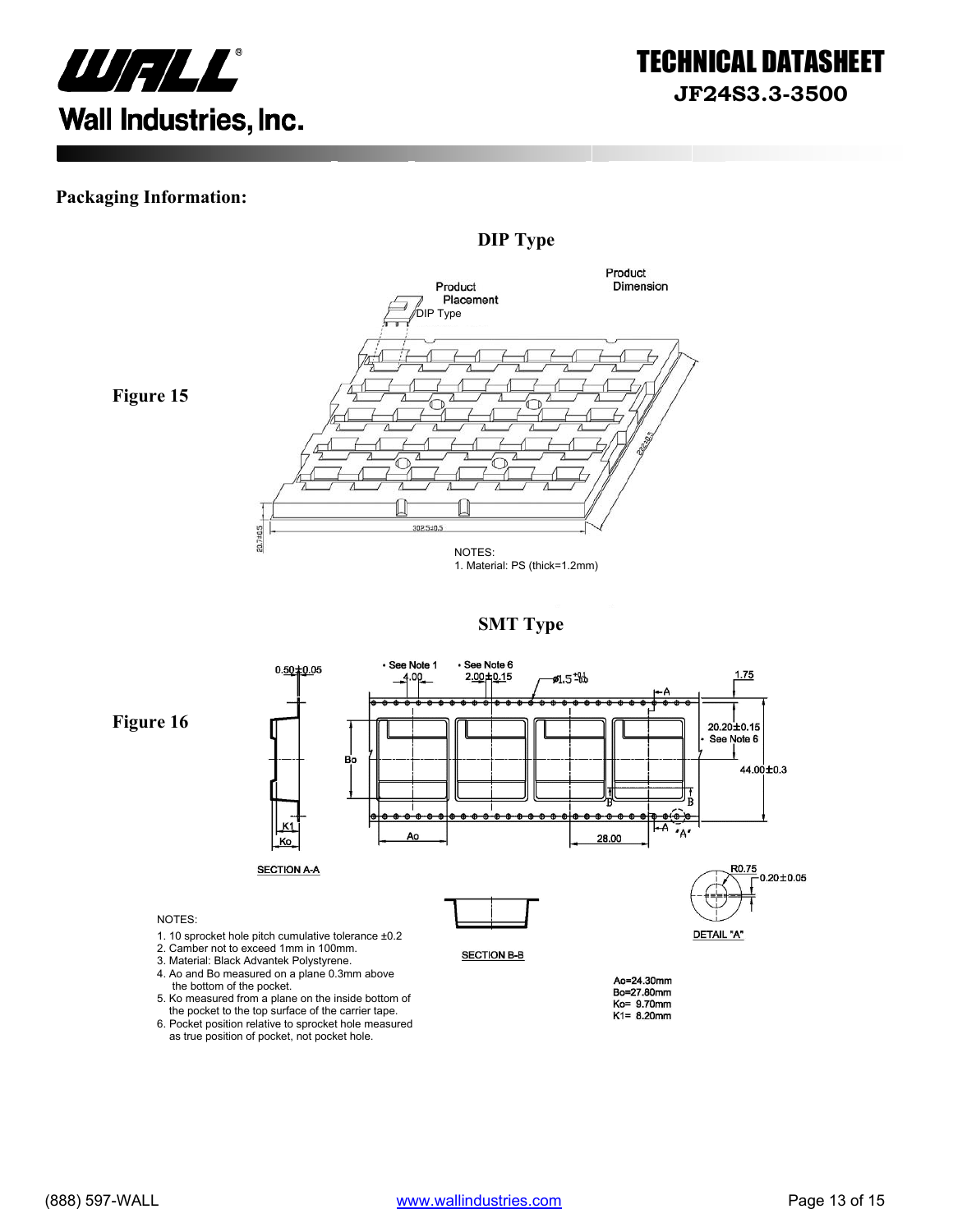

#### **Safety and Installation Instruction:**

#### **Isolation Consideration**

The JF Series features 2250 Volt DC isolation from input to output. The input to output resistance is greater than 10MΩ. Nevertheless, if the system using the power module needs to receive safety agency approval, certain rules must be followed in the design of the system using the model. In particular, all of the creepage and clearance requirements of the end-use safety requirement must be observed. These documents include UL60950- 1, EN60950-1 and CSA 22.2-960, although specific applications may have other or additional requirements.

#### **Fusing Consideration**

Caution: This power module is not internally fused. An input line fuse must always be used.

This encapsulated power module can be used in a wide variety of applications, ranging from simple stand-alone operation to an integrated part of sophisticated power architecture. To maximum flexibility, internal fusing is not included; however, to achieve maximum safety and system protection, always use an input line fuse. The safety agencies require a normal-blow fuse with maximum rating of 2A. Based on the information provided in this data sheet on Inrush energy and maximum dc input current; the same type of fuse with lower rating can be used. Refer to the fuse manufacturer's data for further information.

#### **MTBF and Reliability**

The MTBF of the JF Series of DC/DC converters has been calculated using Bellcore TR-NWT-000332 Case I: 50% stress, Operating Temperature at 40°C (Ground fixed and controlled environment). The resulting figure for MTBF is  $2.2 \times 10^6$  hours.